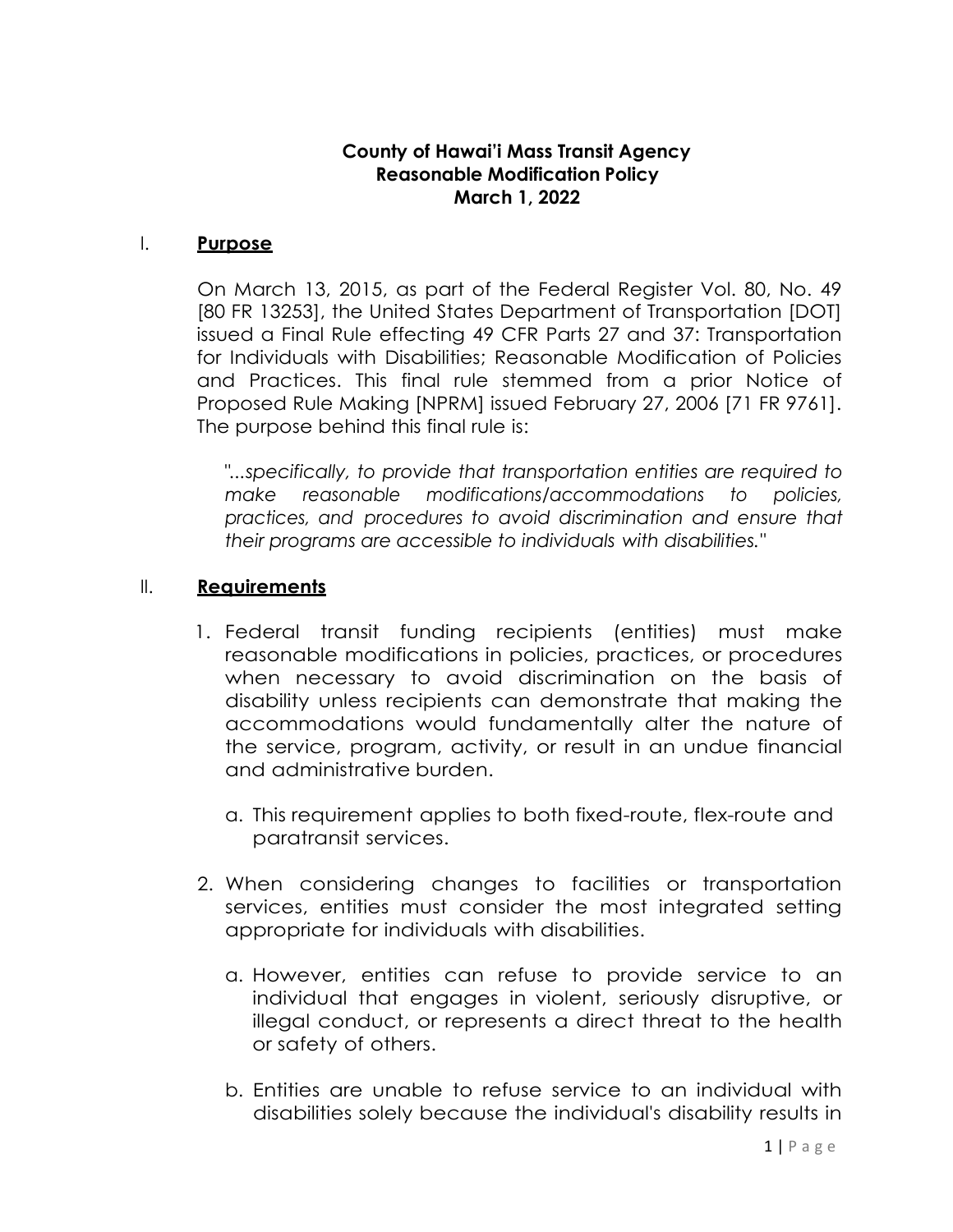appearance or involuntary behavior that may offend, annoy, or inconvenience employees of the entity or other persons.

#### **III. Procedures for Reasonable Modifications/Accommodations**

All requests for reasonable modifications/accommodations [fixed-route, flex-route, paratransit,or facilities] will be processed in the following manner.

- 1. Request may be submitted by email at [heleonbus@hawaiicounty.gov], written mail to County of Hawai'i Mass Transit Agency, 25 Aupuni Street, Hilo, HI 96720, by fax to 808.961.8745 or by phone to 803.961.8744, option 3 [TDD/TTY: 711 through Relay Service]. All requests will be logged into a Reasonable Modification/ Accommodation spreadsheet noting the requestors name, date, contact information and specific accommodation request being made.
- 2. Information regarding requesting reasonable modifications/accommodations will be available on County of Hawai'i Mass Transit Agency's website [\[www.heleonbus.org\]](http://www.catchthecomet.org/) as well as within the various printed materials normally provided by County of Hawai'i Mass Transit Agency [i.e., rider's guides, notices, etc.].
- 3. County of Hawai'i Mass Transit Agency's reasonable modifications coordinator will review and determine if modifications/accommodations should be granted at the time of the request. Additional information may be requested. Whenever feasible, request for modifications/accommodations shall be made in advance. County of Hawai'i Mass Transit Agency acknowledges that, due to the unpredictable nature of transportation, some request for modifications/accommodations may be made while in transit. As such, operating personnel shall make a determination of whether the modification should be provided at that time and document the request.
- 4. Prior to determination, the reasonable modifications coordinator will consult with the transit operations contractor staff regarding requests for reasonable modification.
- 5. Training regarding these procedures will be provided to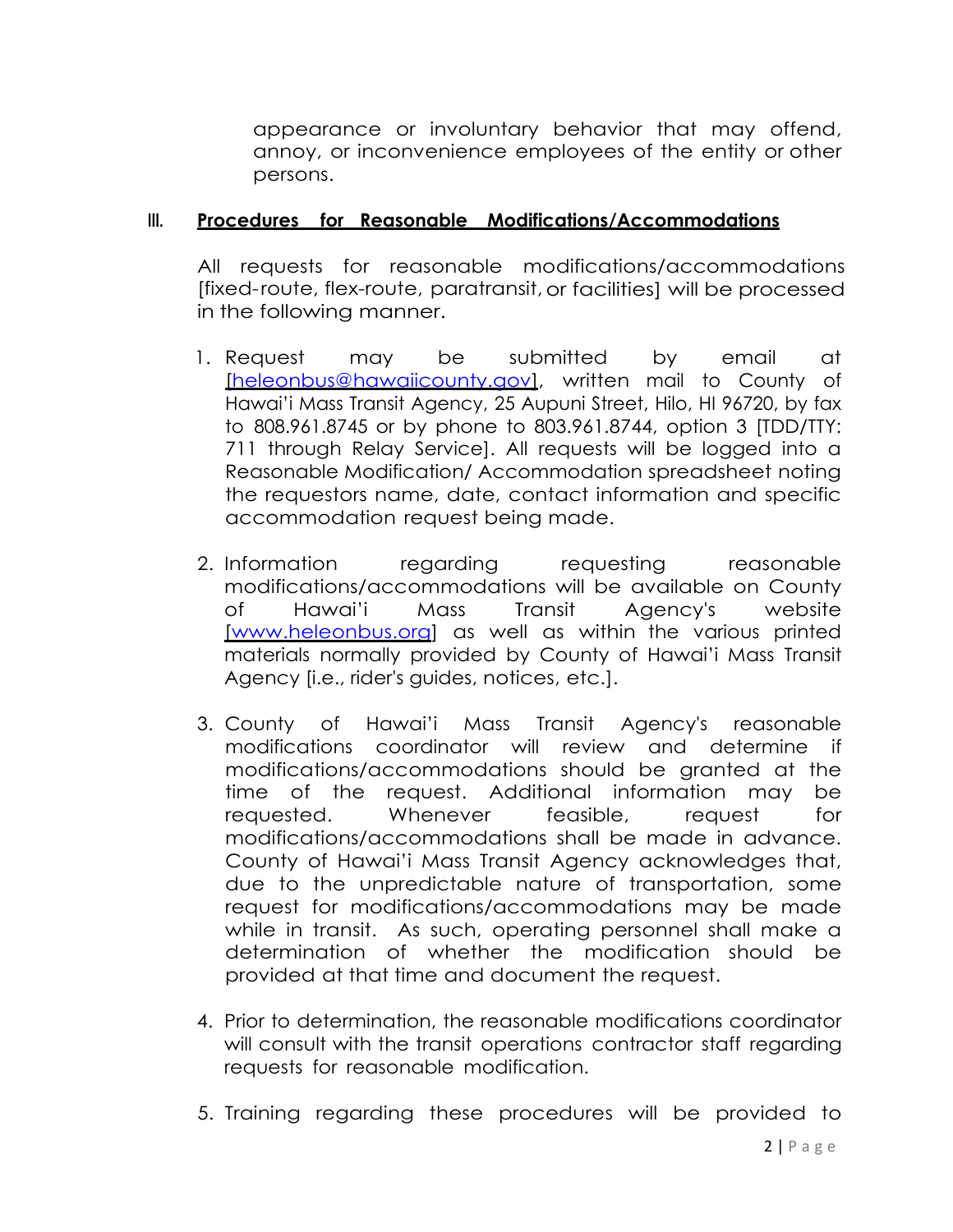County of Hawai'i Mass Transit Agency and transit operations contractor staff that interacts with the public; specifically: office assistants, dispatchers, reservationists/schedulers, and supervisors.

6. All reasonable modifications/accommodations requests will be acknowledged within three (3) business days of receipt. The resolution and response to the person who submitted a request will be made timely, within 10 business days, and the response must explain the reasons for the resolution. The response must be documented and any requests requiring more than 10 business days to resolve must be reviewed by County of Hawai'i Mass Transit Agency's reasonable modifications coordinator and the transit operations contractor and documented as to why the resolution requires additional time for full resolution.

### **IV. Complaint Procedures**

- 1. Complaints may be submitted by email at [heleonbus@hawaiicounty.gov], written mail to County of Hawai'i Mass Transit Agency, 25 Aupuni Street, Hilo, HI 96720, by fax to 808.961.8745 or by phone to 803.961.8744, option 3 [TDD/TTY: 711 through Relay Service]. All complaints will be logged into electronic tracking system noting the requestors name, date, contact information and specific accommodation request being made.
- 2. All complaints will be reviewed by County of Hawai'i Mass Transit Agency's reasonable modifications coordinator and the transit operations contractor.
- 3. All complaints will be acknowledged within three (3) business days of receipt. The resolution and response will be made timely, within 10 business days, and the response must explain the reasons for the determination. The response will be documented, referencing the original request for modification. Any complaint responses requiring more than 10 business days for resolution must be reviewed by County of Hawai'i Mass Transit Agency's reasonable modifications coordinator and the transit operations contractor and documented as to why the resolution requires additional time for full resolution.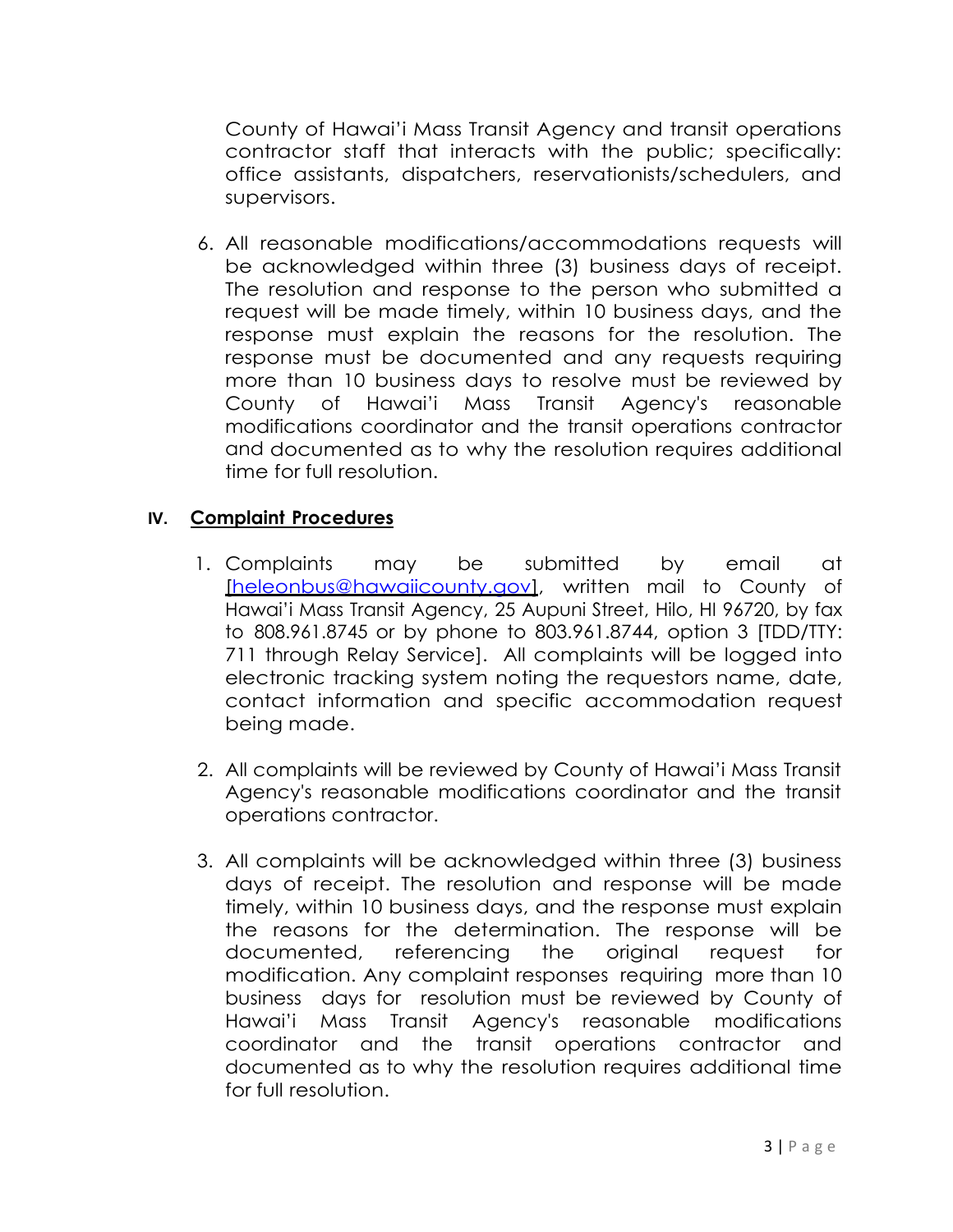## **County of Hawai'i Mass Transit Agency Reasonable Modification Request Form**

County of Hawai'i Mass Transit Agency does not discriminate on the basis of disability in admissions to, or operation of its programs, services, activities, or facilities. This form may be used by individuals and their companions with a disability seeking access to fixed-route, flex-route or paratransit services, activities, or facilities.

| Name:    | Telephone: |
|----------|------------|
| Address: | Date:      |
| Email:   |            |

The program or facility to which I am requesting access is located at:

I am requesting the following modifications/accommodation [s]:

- $\Box$  Wheelchair access
- □ Sign language interpretation
- □ Written material in alternate format [large print, USB, or CD, or other
- $\neg$  Written material in Braille
- □ Reader
- □ Modification of policies or procedures
- □ Other

Please provide any other details or information necessary to process this request.

Please return this form by email at [heleonbus@hawaiicounty.gov], written mail to County of Hawai'i Mass Transit Agency, 25 Aupuni Street, Hilo, HI 96720, by fax to 808.961.8745.

You may also drop this form off in person at Mo'oheau Bus Terminal Transit Information Center located at 329 Kamehameha Avenue, Hilo, HI 96720 between the hours of 8:00 a.m. and 4:00 p.m., Monday through Friday, excluding County of Hawai'i holidays.